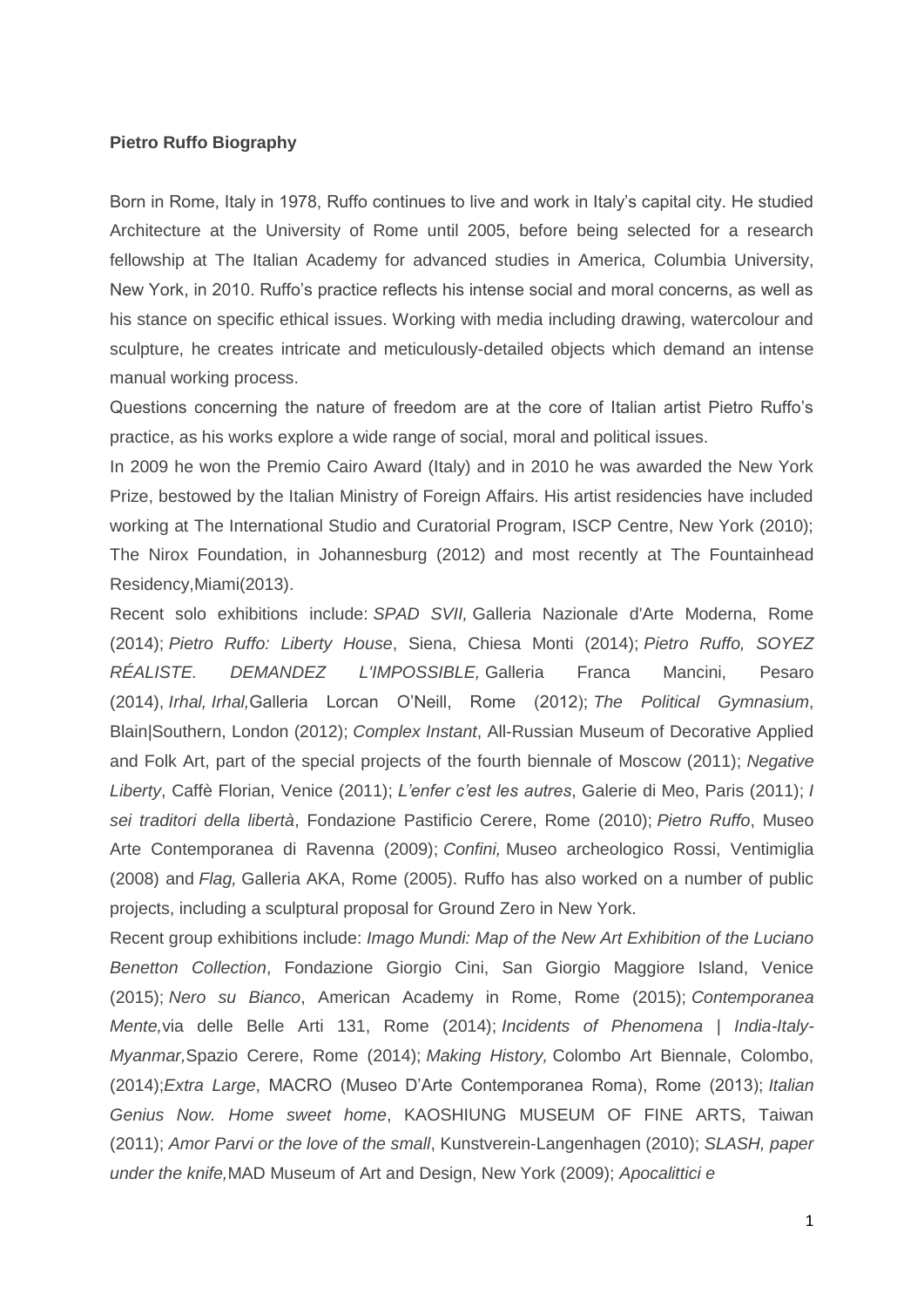*Integrati,* MAXXI, Museum of XXI Century Art, Rome (2008); *Notte della Ricerca,* Istituto Nazionale di Fisica Nucleare, Frascati, Rome (2006) and *Fragments of time*, yellow bird gallery, New York (2005).

Ruffo's work is in several public and private collections, including Deutsche Bank Foundation, New York, IL, M.A.M.B.O Museo d'arte moderna di Bologna and MAXXI Museum in Rome.

## **EDUCATION**

2005 Architecture, University of Rome, Roma Tre, IT

## **AWARDS**

2010

Research Fellowship at The Italian Academy for advanced studies in America, Columbia University, US New York Prize, The Italian Ministry of Foreign Affairs, IT 2009 Premio Cairo, Cairo Editore and Giorgio Mondadori Editore Prize, IT

## **RESIDENCES**

2013 The Fountainhead Residency, Miami, US 2012 Nirox, Johannesburg, SA 2010 The International Studio and Curatorial Program, ISCP Centre, New York, US

## **SELECTED SOLO EXHIBITIONS**

#### **2015**

*Set design for Mirabilia Romae Haute Couture Show VALENTINO***,** Piazza Mignanelli, Rome, IT

## **2014**

SPAD SVII, GNAM. Galleria Nazionale d' arte Moderna, Roma, IT *Pietro Ruffo: Liberty House,* Siena, Chiesa Monti, IT *Pietro Ruffo, Soyez Realiste Demandez L'Impossible,* Galleria Franca Mancini, Pesaro, IT

## **2012**

*Irhal, Irhal,* Galleria Lorcan O'Neill, Rome, IT *Grasweg*, Istituto Italiano di Cultura di Strasburgo, Strasbourg, FR *Freedom Supermarket*, Carlotta Testori Studio, Milan, IT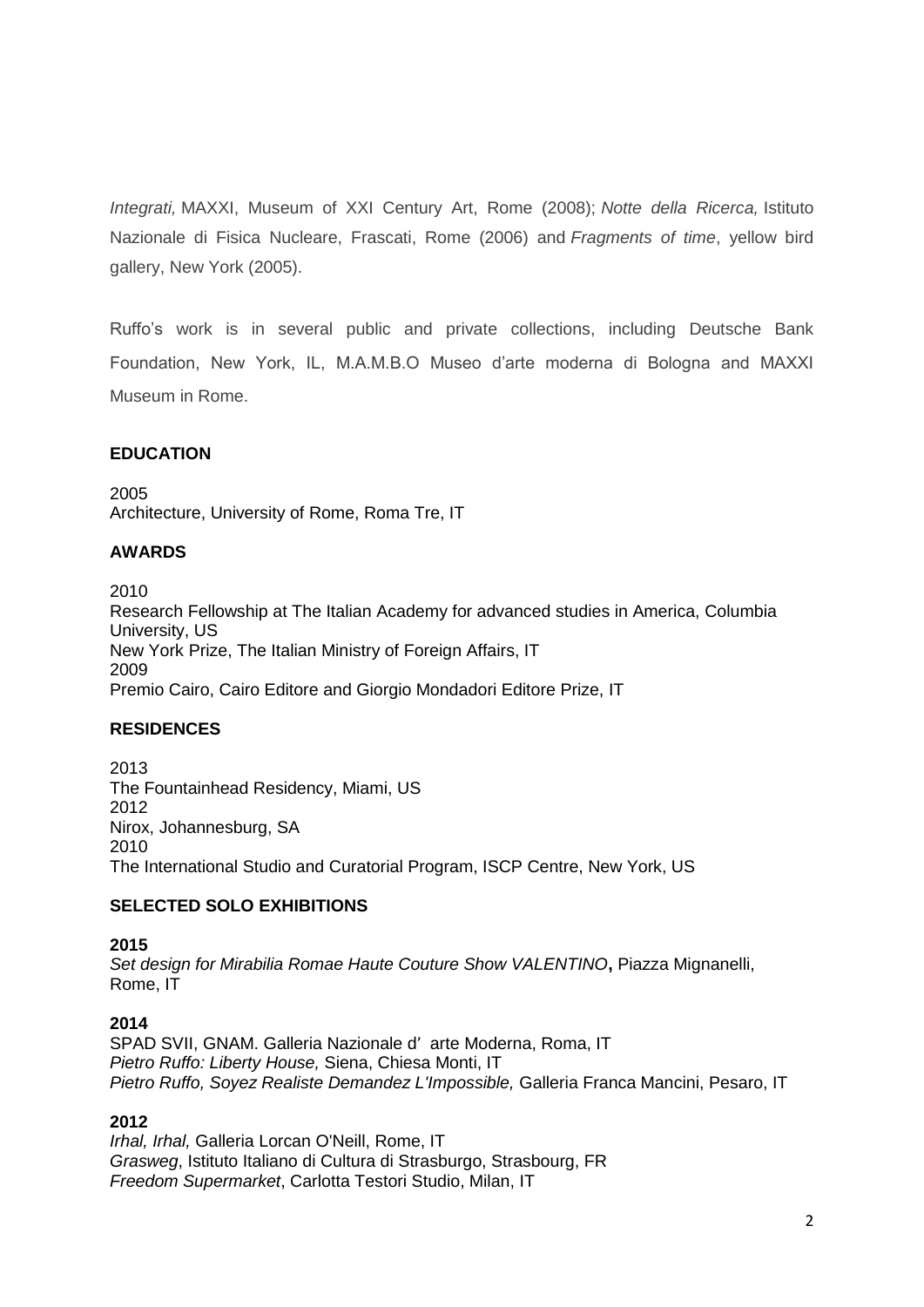*The Political Gymnasium,* Blain|Southern, London UK

## **2011**

Complex Instant, All – Russian Museum of Decorative Applied and Folk Art, part of the special projects of the fourth biennale of Moscow, RU Negative Liberty, Caffe Florian, Venice, IT *L*<sup>&#</sup>x27; *enfer c*<sup>&#</sup>x27; <i>est les autres</i>, Galerie di Meo, Paris, FR</sup>

## **2009**

*Pietro Ruffo,* Museo Arte Contemporanea di Ravenna, IT *Pietro Ruffo, Un istante complesso,* Centro Arti Visive Pescheria, Pesaro, IT *Pietro Ruffo. Grasweg*, Galleria Lorcan O' Neill Roma, Rome, IT

## **2008**

*Pietro Ruffo, Nothing new under the sand*, Testori UK, London, UK *Confini*, Museo archeologico Rossi, Ventimiglia, IT

# **2007**

*Six Nations*, Galleria Lorcan O' Neill Roma, Rome, IT

## **2006**

*12 Mani-festi*, Villa Mercede Library, Rome, IT *(Q)uestion (M)ark*, Armory Art, Perugia, IT *Beslan doppia mappatura*, Studio d'arte contemporanea Pino Casagrande, Rome, IT

## **2005**

*Flag*, Galleria AKA, Rome, IT

## **2003**

*Geologia umana*, Spazio Lavoratorio, Milan, IT *Mostra d*<sup>&#</sup>x27; *Oltremare*, Presidenza Italiana dell' Unione Europea, Naples, IT *Pietro Ruffo,* Palazzo dei Congressi, Riva del Garda(Trento), IT

## **1999**

*Pietro Ruffo*, Cortile di Palazzo Ruspoli*,* Rome, IT *Pietro Ruffo*, Magazzini Generali, Rome, IT

**1998**

*Air Terminal Duemila,* Performance, Air Terminal Ostiense, Rome, IT

# **SELECTED GROUP EXHIBITIONS**

## **2015**

*Gradi di libertà***,** Mambo Museo d'arte moderna di Bologna, IT *Icastica,* Galleria Civica d' arte Moderna, Arezzo, IT *Bianco su Nero***,** American Academy in Rome, IT *Corporarte,* Galleria Nazionale d' arte Moderna, Roma, IT

## **2014**

*Incidents of Phenomena | India-Italy-Myanmar,* Spazio Cerere, Rome, IT *Making History*, Colombo Art Biennale, Colombo, LK

**2013**

*Green Flower Street*, Tatiana Kourochkina Galeria d' Art, Istanbul, TR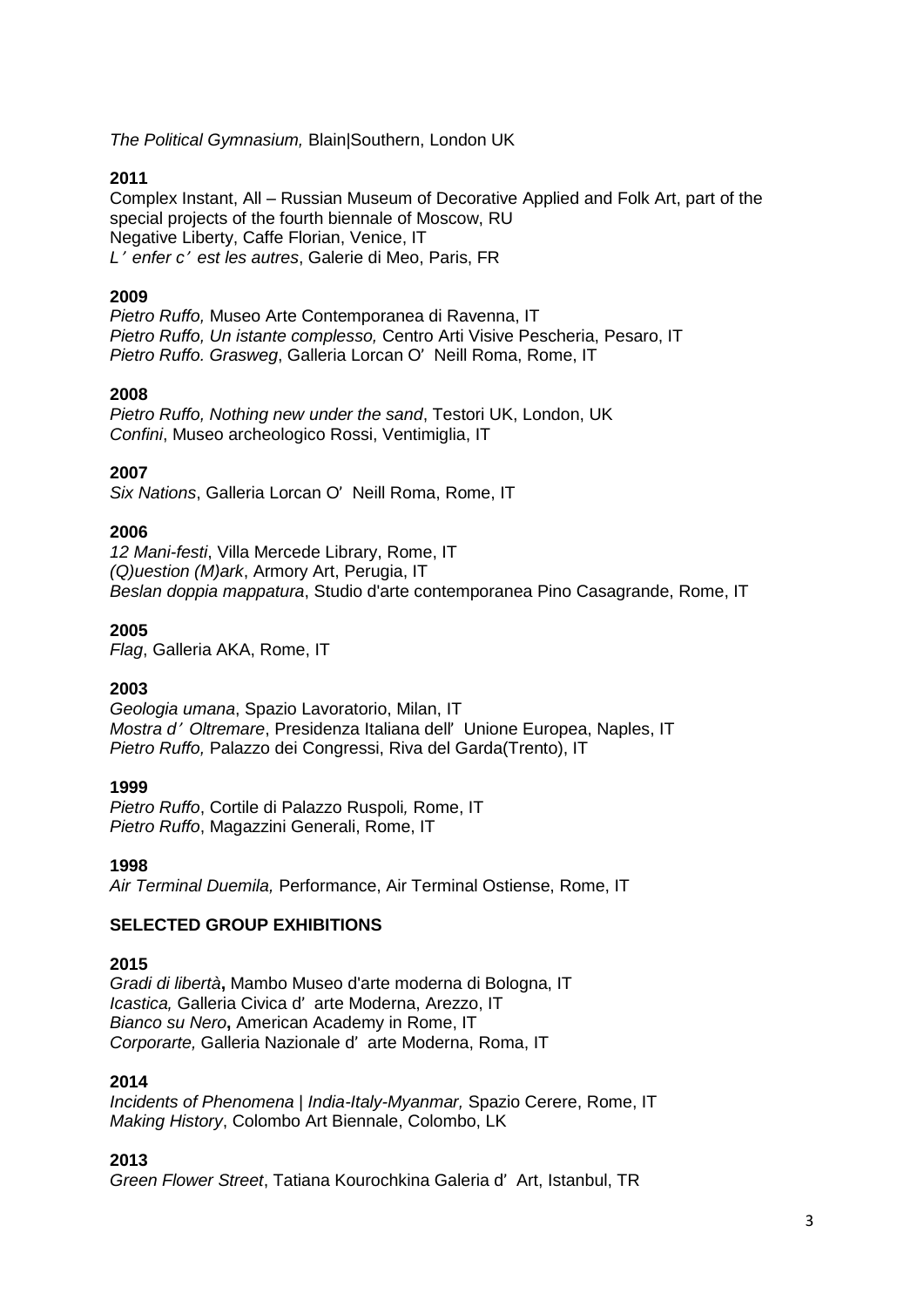*Extra Large*, MACRO (Museo D'Arte Contemporanea Roma), Rome, IT

# **2012**

*Regeneration*, MACRO (Museo D'Arte Contemporanea Roma), Rome, IT

## **2011**

*Italian Genius Now. Home sweet home*, KAOSHIUNG MUSEUM OF FINE ARTS, Taiwan,

## TW

*TAICHUNG CREATIVE AND CULTURAL PARK*, Taiwan, TW *When in Rome,* Italian Cultural Institute, Los Angeles, US *UN*<sup>&#</sup>x27; *ITA* Italian Artists in New York, Industria Gallery, New York, US

## **2010**

*Amor Parvi or the love of the small,* Kunstverein-Langenhagen, DE *Artifici contemporanei e difformità barocche,* ARCOS, Benevento, IT

## **2009**

*SLASH, paper under the knife*, MAD Museum of Art and Design, New York, US *Cosi Lontano, Cosi Vicino,* Centro Culture Contemporanee, Rome, IT *Una forza del passato***,** Red Bull Hangar-7, Salzburg Airport, Salzburg, AU *The Italian Sigh,* TEA (Tenerife Espacio de las Artes), Tenerife, ES *Cromofobie,* ExAurum, Pescara, IT

### **2008**

*1988, vent*<sup>&#</sup>x27; *anni prima vent*<sup>&#</sup>x27; <i>anni dopo</i>, Museo d&#x27; arte contemporanea Pecci, Prato, IT</sup> *Passed as Present: Works from the Lodeveans Collection,* York Art Gallery, York, UK *Apocalittici e Integrati,* MAXXI, Museum of XXI Century Art, Rome, IT

## **2006**

*Notte della Ricerca*,Istituto Nazionale di Fisica Nucleare, Frascati, Rome, IT *Crave*, Raw Space, London, UK *Out art*, villa dei Quintili, Rome, IT *Un quadro per un fondo*, Palazzo della Cancelleria, Rome, IT

## **2005**

*Residenti*, Fondazione Pastificio Cerere, Rome, IT *Fragments of time*, Yellow Bird Gallery, New York, US

#### **2004**

*Bioma Urbano*, Banca ABN Amro Antonveneta, Rome, IT *InsideOut, A temporary art collection*, Red Bull Music Academy, Rome, IT *Otto monache nigre*, Todi, Perugia, IT *Premium+*, Postdamerplatz, Berlin, DE *TERRITORIALE: project room*, Milano Flash Art Fair, Milan, IT *Premio Mario Razzano*, Museo del Sannio, Benevento, IT

#### **2002**

*Interno FM*, Ex Pastificio Cerere, Rome, IT

## **2001**

*Pueri et Magistri*, Pianella (Pescara), IT *Duetto all*<sup>&#</sup>x27; *italiana*, young artists selected by Galleria Nazionale d' Arte Moderna, Sendai, JP